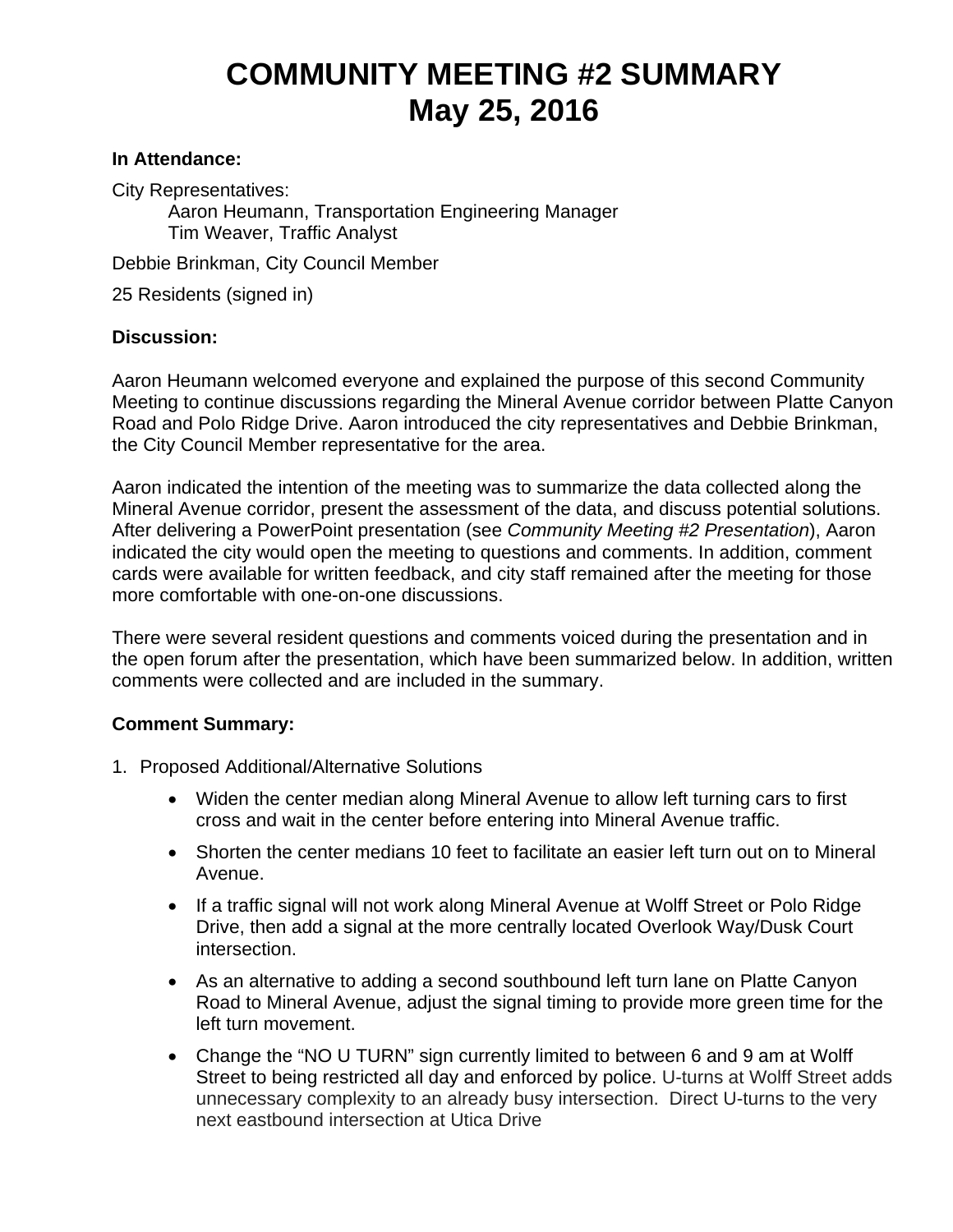- Reduce the speed limit to 40 mph along this segment of Mineral Avenue to be consistent with Ken Caryl and Mineral east of Santa Fe.
- Make the westbound right turn lane out of Polo Reserve permanent.
- Force vehicles turning right from northbound Platte Canyon Road to eastbound Mineral Avenue to stay in the outside lane as far as possible with a solid line to help people turning left out from southbound Wolff Street.
- Add "DO NOT BLOCK INTERSECTION" signs along Mineral Avenue at Wolff Street to help accommodate left in and left out movements as cars back up from the Platte Canyon Road intersection.
- 2. Support of Proposed Solutions
	- Mineral Avenue Restriping Outside Lanes as Right Turn Lanes
		- o "Really like the "striping" solutions right hand dedicated turns."
			- o "Implement the restriping immediately."
			- o "I like the idea of making the right lanes into turn lanes."
			- o "Changes with the right lanes going west would also be helpful."
			- o "The reallocation of the W. Mineral Ave. curb lane to a right-turn-only lane with narrower restriping and right-turn-only signage…seems to make a lot of safety sense."
			- o "As I drive the Mineral Avenue Corridor, I try to imagine disallowing the threelane mentality after the curb lane became right-turn-only. Hmm. It might just work -- very, very well. I support restriping and re-signing the West Mineral Avenue Corridor."
			- $\circ$  "The idea to sign and stripe the 3<sup>rd</sup> lane as exclusive right-in / right-out is definitely worth a try. I don't believe there would be much need/value to do so on the east bound side based on traffic, but it would certainly help to do so on the west bound side. Reducing to just 2 west bound "fast lanes" would certainly help both the left in and left out movements at Wolff. Many of the  $accidents$  at that intersection have been in that  $3<sup>rd</sup>$  lane as people turn left into Meadowbrook with the first 2 lanes yielding."
	- Southbound Platte Canyon Road Dual Left Turn Lanes
		- o "Good idea: double left from Platte Canyon onto Mineral."
		- o "Implement 2 lane left off Platte onto Mineral."
		- o "Left on Platte Canyon is a good idea."
		- o "If the Southbound Platte Canyon left-turn lane to Eastbound Mineral was made a two-lane left-turn-arrow, then in addition to clearing the left-turn lane on Platte Canyon more quickly, that might channel the residents of the communities on the southside of Mineral into the rightmost lane of Mineral, and the thru traffic & residents of the northside of Mineral into the center lane of Mineral. That makes a lot of sense, and might avoid the need to skate across multiple lanes if I'm travelling from Southbound Platte Canyon to Eastbound Mineral and trying to turn South into S. Wolff St,, S. Utica Dr., or S. Overlook Way in order to arrive home in the Overlook. I support the proposal to add the dual left-turn-only lane on Platte Canyon Rd."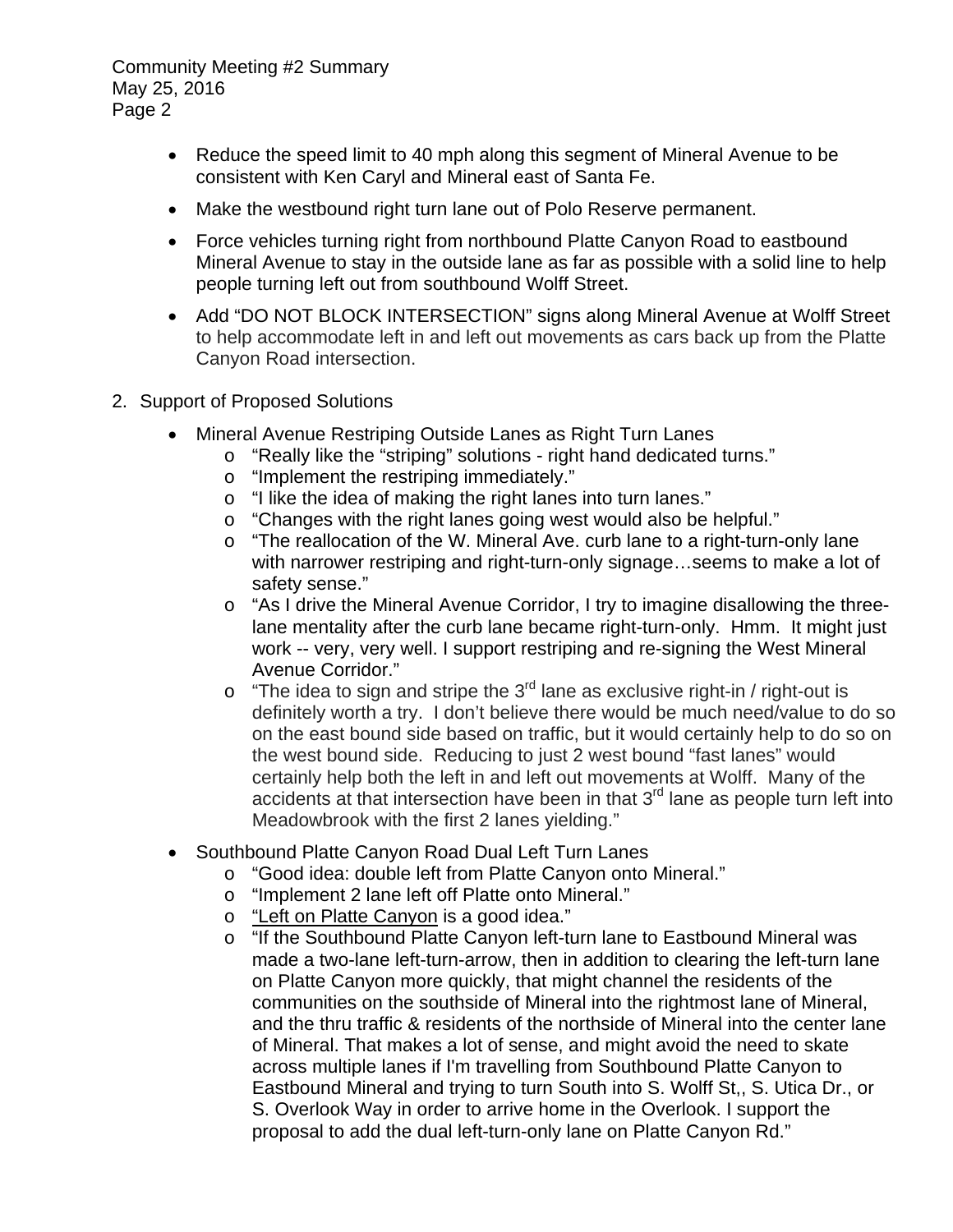- Mineral Drive Full Movement Access to Platte Canyon Road
	- o "Yes on left turn from Mineral Dr onto southbound Platte Canyon!"
	- o "Take out Platte Canyon no left turn out of Outlook."
	- o "I also like your ideas regarding the exit to Platte Canyon from the apartments, giving them a left and right turn."
	- o "I also concur with the idea to create 2 left turn lanes from Platte Canyon."
- Trail Crossing of Wolff Street, Dusk Court and Polo Ridge Drive
	- o "Agree with doing short term solutions on Dusk and Wolff."
	- o "Really like the cycle/ped re-crossing, making them go into Meadowbrook giving cars a safer wait area."
	- o "Moving the crosswalks would be of great benefit in avoiding an accident with a bicycle."
- No New Traffic Signals
	- o "Agree that traffic lights on Mineral not workable."
- 3. Support of Additional Solutions
	- Mineral Avenue Center Median Widening
		- o "I like the idea of an expanded center lane to make left turn."
		- o "I like the idea of a center "wait" area. Drive half way, wait for an opportunity to turn left. Make it big enough."
		- o "Increase median to make it feel safe to be in the middle."
		- $\circ$  "Bumping over the thru lanes closer to the curb through restriping, and adding a bit more width to the median via restriping to allow a safer half-left-turn-witha-pause-at-the-median, seems to make a lot of safety sense."
	- Speed Limit Reduction
		- $\circ$  "Maybe by narrowing the road the 85 percentile may then be 40 mph."
		- o "I also support changing the posted speed limit downward to 40 MPH, thereby matching the adjacent feeder streets of Mineral Ave. east of Santa Fe Dr., and Ken Caryl Ave. west of Platte Canyon Rd. Then, the Mineral Avenue Corridor becomes a consistently regulated drive at 40 MPH."
		- o "Yes on 40 mph on Mineral Ave."
- 4. Concerns with Proposed Solutions
	- No New Traffic Signals
		- o "Convert the Mineral Avenue/Polo Ridge Drive pedestrian signal into a full signal."
		- o "Need the light @ Polo @ rush hour."
		- o "I was disappointed to hear that we will not be getting a stop light at Wolff and the pedestrian light won't be cycling anymore."
	- Trail Crossing of Wolff Street, Dusk Court and Polo Ridge Drive
		- o "Not a fan of moving the pedestrian and cyclists out of sight of Mineral drivers – this puts cyclists & pedestrians at additional risk by drivers turning right into community."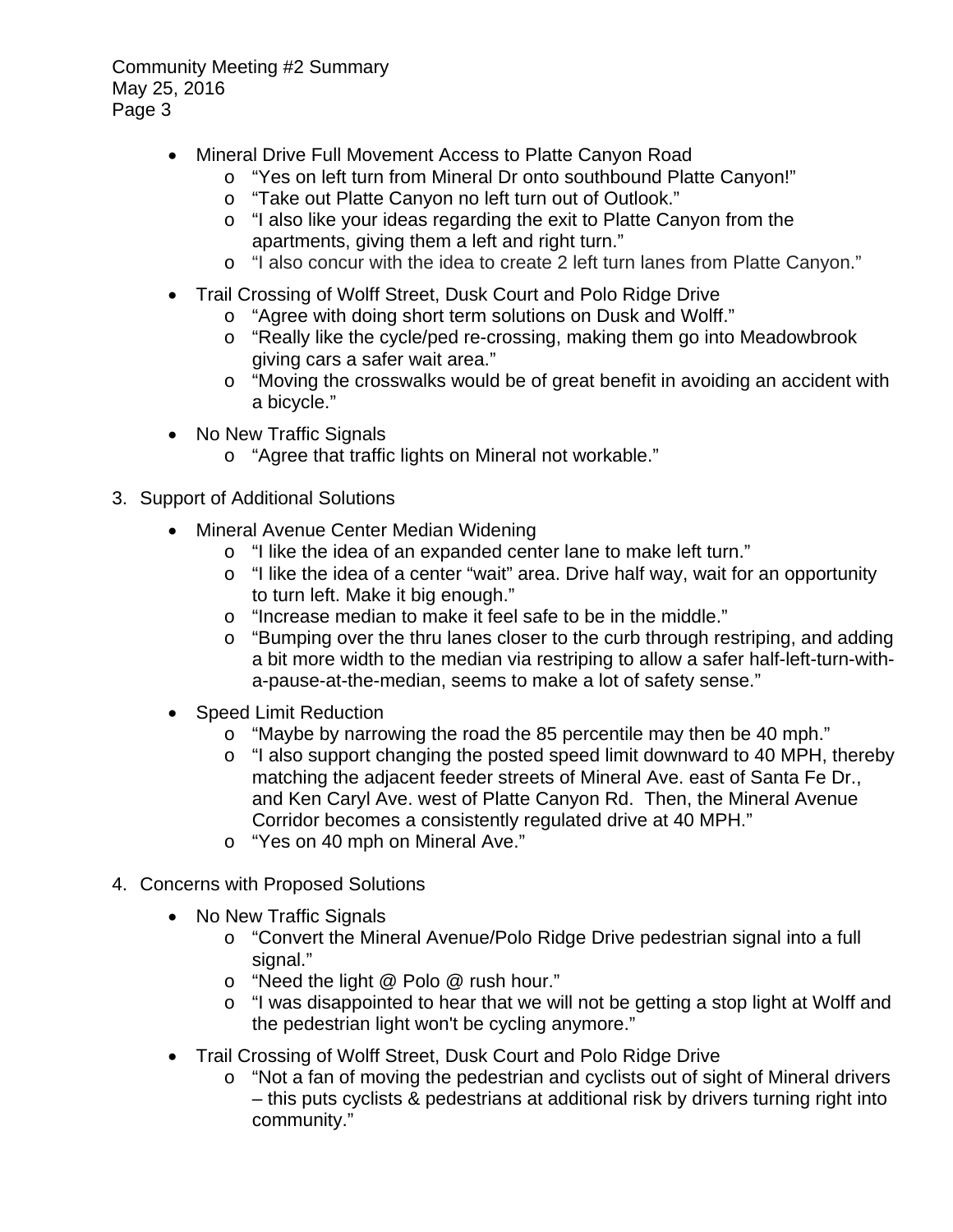- Platte Canyon Road Southbound Double Left
	- o A southbound double left from Platte Canyon Drive onto eastbound Mineral Avenue could create fewer gaps to turn left onto eastbound Mineral Avenue from Wolff Street, Dusk Court and Polo Ridge Drive.
	- o "I worry that a double-left turn off SB Platte Canyon would clog traffic even worse on eastbound Mineral."
- Meadowbrook Direct Access to Platte Canyon Road
	- o "We cannot justify a hole in the wall in Meadowbrook for direct access to Platte Canyon Road for only 100 cars."
	- o "Do not add an additional exit out of Meadowbrook. It is not worth the cost and runs the risk of additional traffic through the community."
	- o "Not a solution cut out/gate from Meadowbrook to Platte."
	- o "I don't like the idea of an exit from Meadowbrook to Platte Canyon as it would not solve the problem of making left hand turns. This would facilitate another right hand turn which we can do already."
- 5. Project Phasing
	- Provide information on the timing of the short term compared to long term projects.
	- What is the timing for the potential short term solutions?
	- I also wish that there would be a couple of phases to this solution, if more car traffic will be added if the property on south of Santa Fe/Mineral intersection is developed, down the line.
- 6. General Concerns
	- Adjacent Area Impacts
		- o The Ensor property development will bring more cars and more access points along Mineral Avenue.
		- o Currently the heaviest volumes on the studied corridor occur two times per day during five days of the week. If RTD builds a new parking garage for the Mineral Station, and when the 100+ acres on the southwest corner of Mineral Avenue and Santa Fe Drive develops and one-quarter of the access will occur along Mineral Avenue, the traffic will potentially be much heavier all day, 7 days per week.
		- o The presentation did not address the backups eastbound along Mineral Avenue from Santa Fe Drive to Cooley Lake in the morning and westbound to Writer's Vista Park in the afternoon. Once you access Mineral Avenue there are excessive waits.
	- Continuing Concerns
		- o Turning out of Meadowbrook is much more difficult than out of Overlook and should be treated as such.
		- o It is frightening to turn out at Polo Ridge Drive in front of speeding cars.